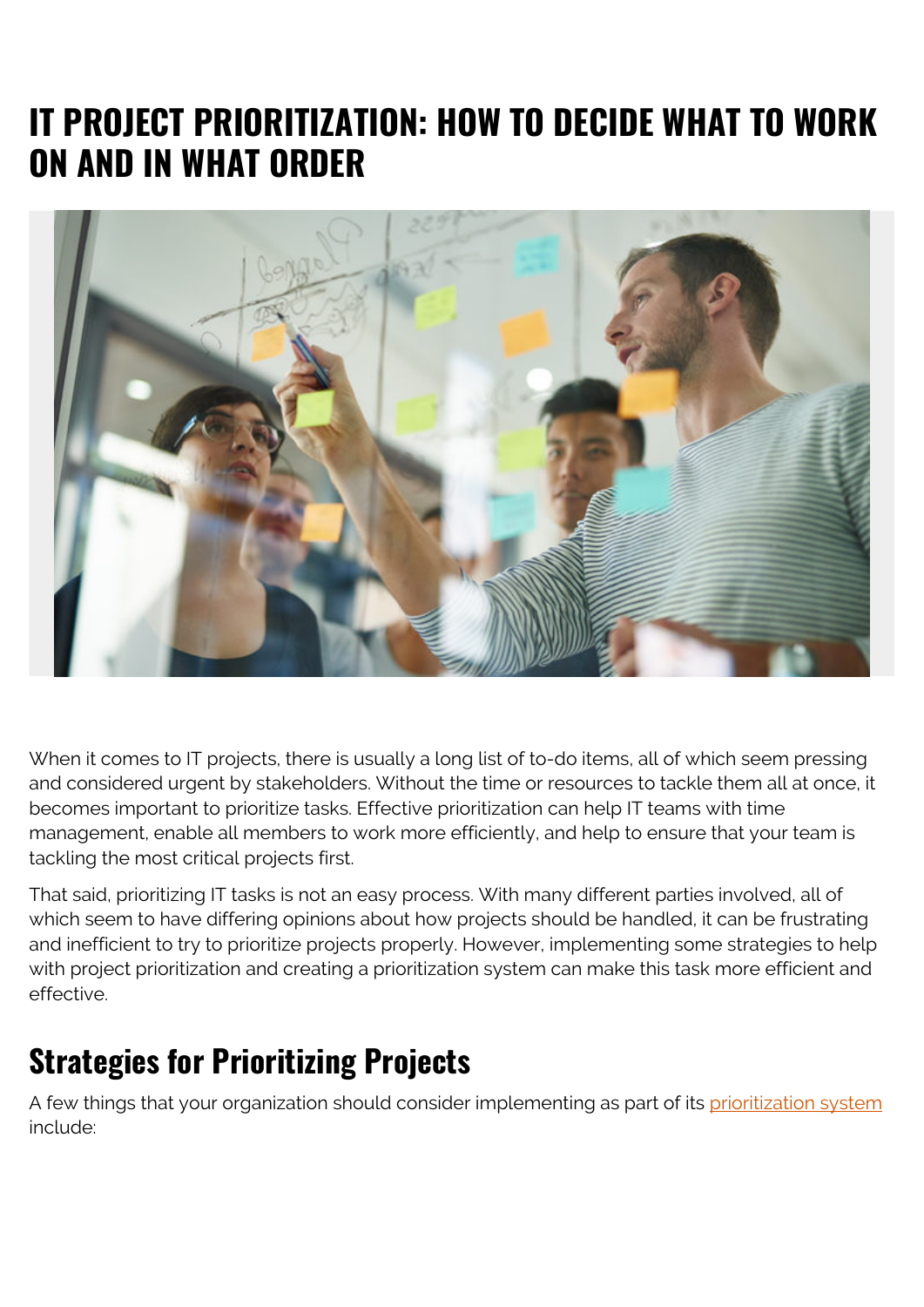## **Evaluating Projects with Strategic Level Planning in Mind**

Before prioritizing, it's important to spend some time gathering all of the information that your team needs to be able to order projects effectively. One part of that information gathering should involve working with the leadership team and gaining a thorough understanding of the business's overall vision, the direction the company is planning to go, and the timeline for any major shifts. To better have an understanding of these issues, consider having all project managers involved in strategiclevel planning. By better understanding and keeping the company's strategic-level planning in mind, the IT team will be better positioned to prioritize projects properly.

#### **Identifying What Factors are Motivating Each Project**

Similarly, as part of information gathering, it's helpful to understand what factors are motivating each project. For example, is a project focused on gaining a competitive advantage, financial benefit, process improvement, legal or tax regulations, improving quality, reducing risks, or growing the business? Understanding what factors are motivating each project is important information that your team needs to have before ordering projects.

#### **Identifying any Issues that Might Impact Project Success or Completion**

Another component that it's crucial to think through is anything that could potentially impact project completion. For example, do you have a project that can only be finished once another team completes a task? Or one that is dependent on factors that are outside of the business's control? If so, it's important to identify those issues so that you can keep them in mind when evaluating which projects to take on first.

#### **Creating a Criteria-Based Matrix**

Once you've gathered the necessary information, create an objective system for weighing and evaluating projects. Creating a criteria-based matrix is an effective way to do this and to build a model that can be used repeatedly. Doing so will enable your team to rate each project based on established criteria, which will provide an objective, data-driven system for prioritizing tasks.

#### **Sharing Prioritization List with the Management and Leadership Team**

Once you've created a list that prioritizes projects, it's important to share the list with management and the leadership team before beginning work. In addition to sharing this list, it's helpful to also review the matrix with stakeholders so there's transparency about how projects were ranked. Doing this ensures that all parties are on the same page about what projects will be given priority and helps to establish clear expectations. Further, it offers another opportunity for feedback and input before the established plan is put into action.

#### **Effectively Creating and Using a Criteria-Based Matrix to Prioritize Projects**

While information gathering and sharing is an essential part of the process, creating and utilizing a criteria-based matrix is perhaps the most important way to ensure that prioritization is done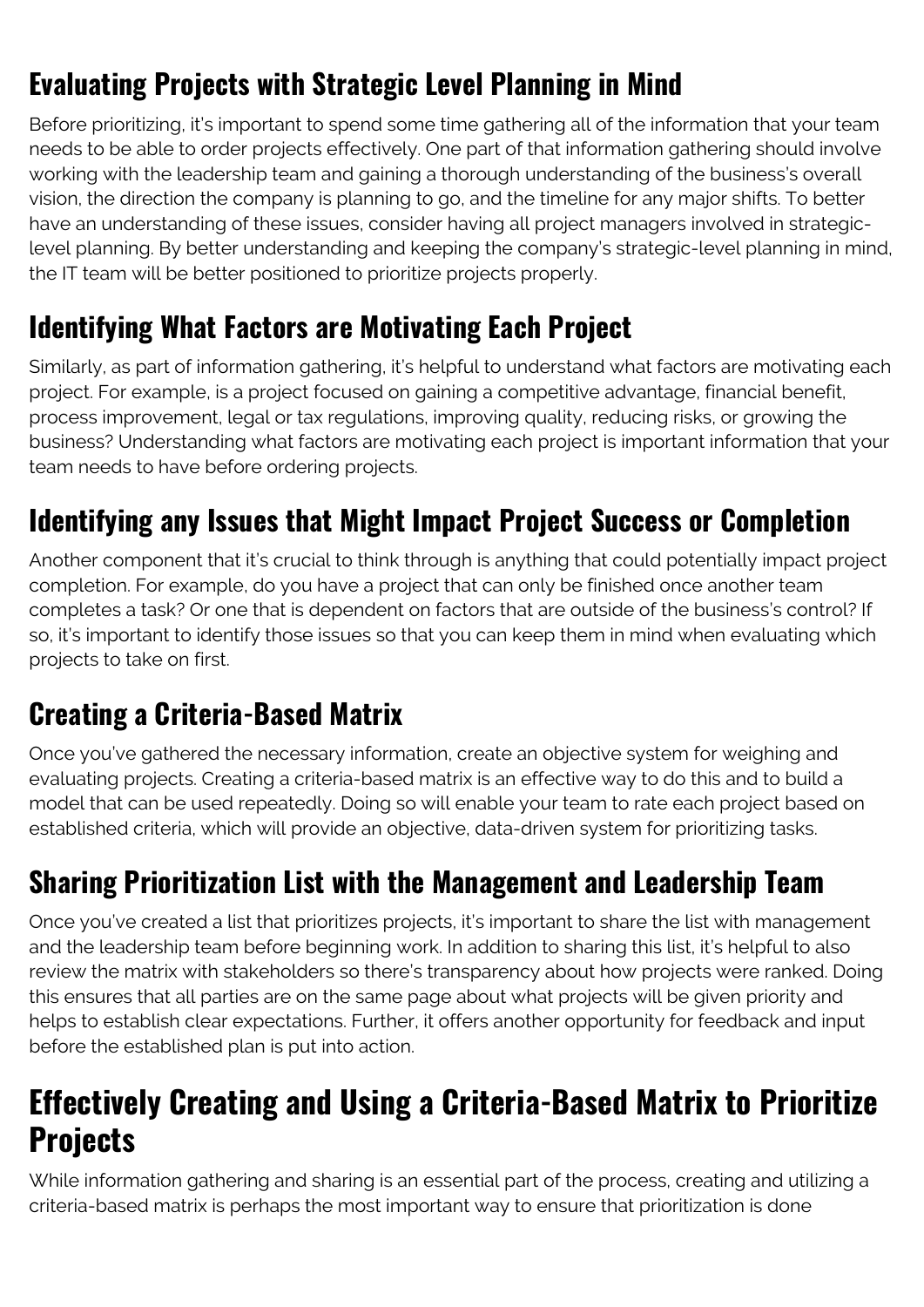strategically, objectively, and effectively. To develop the matrix, it's necessary to involve all IT stakeholders.

With these stakeholders at the table, the first step is to establish the criteria to use to judge projects. These criteria will be specific to each organization and should be specifically catered to your organization's priorities and needs. However, when crafting these criteria, it's important to ensure that they are factors that can be measured objectively and easily. Examples of common criteria used are:

- Competitive advantage
- Customer satisfaction
- Ease of Implementing
- Potential Revenue

Once criteria are developed, allocate a weight to each criteria on a scale of 1 to 5, with 1 being least important and 5 being most important.

Once the criteria are established and weighted, you can use the matrix to evaluate specific projects. Using a similar 1 to 5 scale, rate each project based on the impact that it will have on each criterion identified. For example, a rating of 1 would indicate that a project will have the least positive impact on a particular criterion; whereas, a rating of 5 would mean the project will have the most positive impact on the established criterion.

After rating each project based on its impact on each criterion identified, simply multiply the rating and weight to get a score for each criterion. Next, add up the scores for each project to determine the order in which projects should be addressed.

For more details about how to develop and utilize a criteria-based matrix, visit this [tutorial.](https://www.isixsigma.com/operations/information-technology/applying-criteria-based-matrix-prioritize-it-projects/)

### **Tips for Easy and Effective Implementation of Prioritization Strategies**

Even with good strategies and systems in place, the process of prioritizing IT tasks can be frustrating and challenging. After all, it inherently involves lots of different individuals, many of whom have different priorities and opinions about how projects should be addressed. To help ease this burden and to help to make planning more productive, keep these [tips](https://www.atlassian.com/blog/teamwork/project-prioritization-mistakes-and-cures) in mind:

- **Let data drive the process.** When you sit down with a team to prioritize projects, make sure that you've brought all necessary information and data with you. Using data to help frame issues and the impact that projects will have can reduce the extent to which opinions and "gut feelings" drive or are distractions during the process.
- **Be consistent about the criteria used.** Another way to reduce the impact of individual opinions and desires is to be consistent about the criteria used in the planning matrix. This ensures that organizational priorities are at the center of the process, as opposed to departmental desires or an individual's unsubstantiated opinion of how projects should be tackled.
- **Unify around goals.** Another way to ensure that the prioritization process is focused on the right issues is to ensure that all parties involved agree upon and are unified around the same organizational goals. Unifying around the same top-level goals before beginning the task of prioritization will help to make the process more focused and effective.
- **Prioritize with a specific time frame in mind.** When working with teams to prioritize projects,